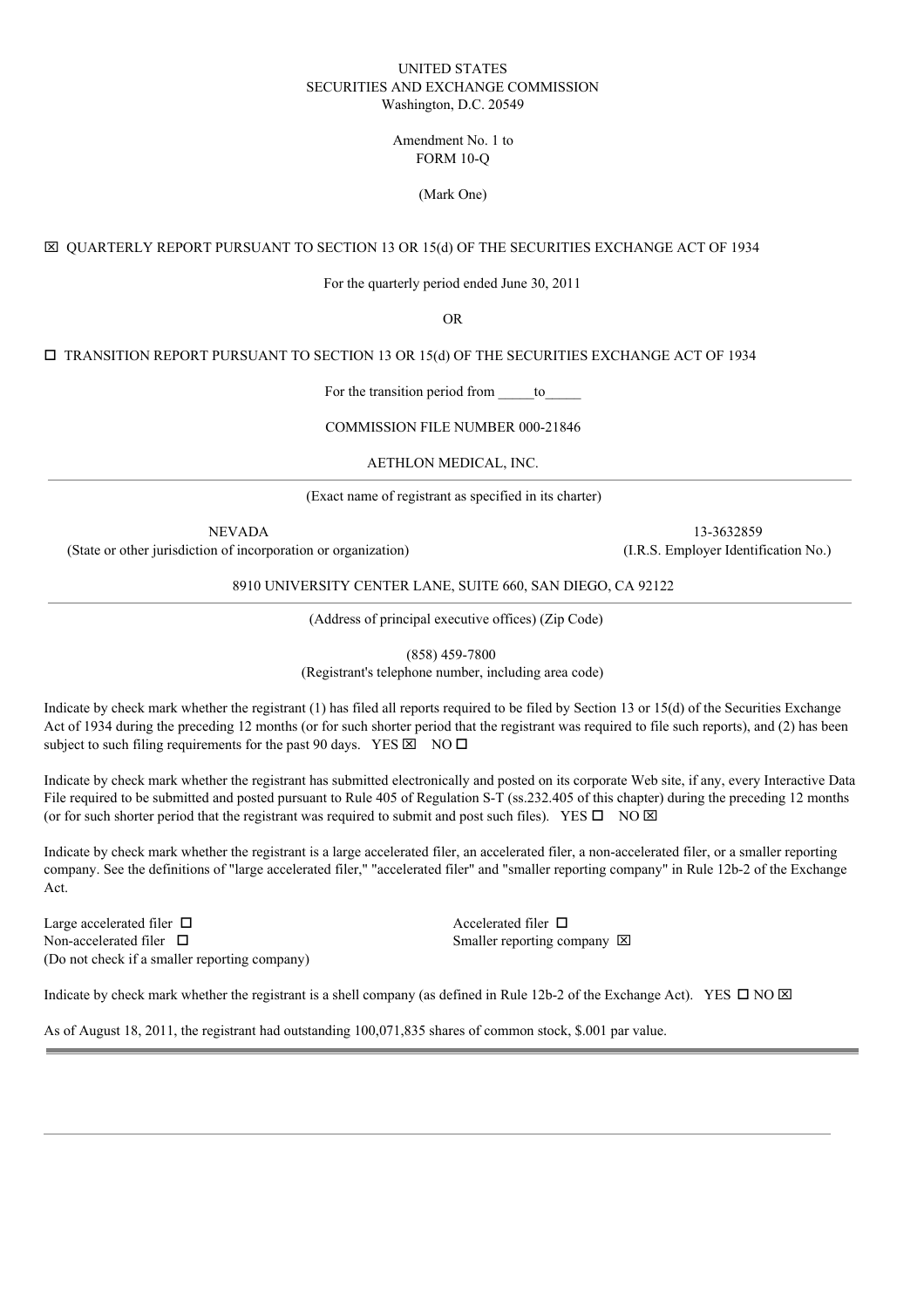#### **Explanatory Note**

The purpose of this Amendment No. 1 to the Company's Quarterly Report on Form 10-Q for the quarterly period ended June 30, 2011, filed with the Securities and Exchange Commission on August 22, 2011 (the "Form 10-Q"), is solely to furnish Exhibit 101 to the Form 10-Q in accordance with Rule 405 of Regulation S-T. Exhibit 101 to this report provides the consolidated financial statements and related notes from the Form 10-Q formatted in XBRL (eXtensible Business Reporting Language).

No other changes have been made to the Form 10-Q. This Amendment No. 1 to the Form 10-Q speaks as of the original filing date of the Form 10-Q, does not reflect events that may have occurred subsequent to the original filing date, and does not modify or update in any way disclosures made in the original Form 10-Q.

Pursuant to Rule 406T of Regulation S-T, the interactive data files on Exhibit 101 hereto are deemed not filed or part of a registration statement or prospectus for purposes of Sections 11 or 12 of the Securities Act of 1933, as amended, are deemed not filed for purposes of Section 18 of the Securities Exchange Act of 1934, as amended, and otherwise are not subject to liability under those sections.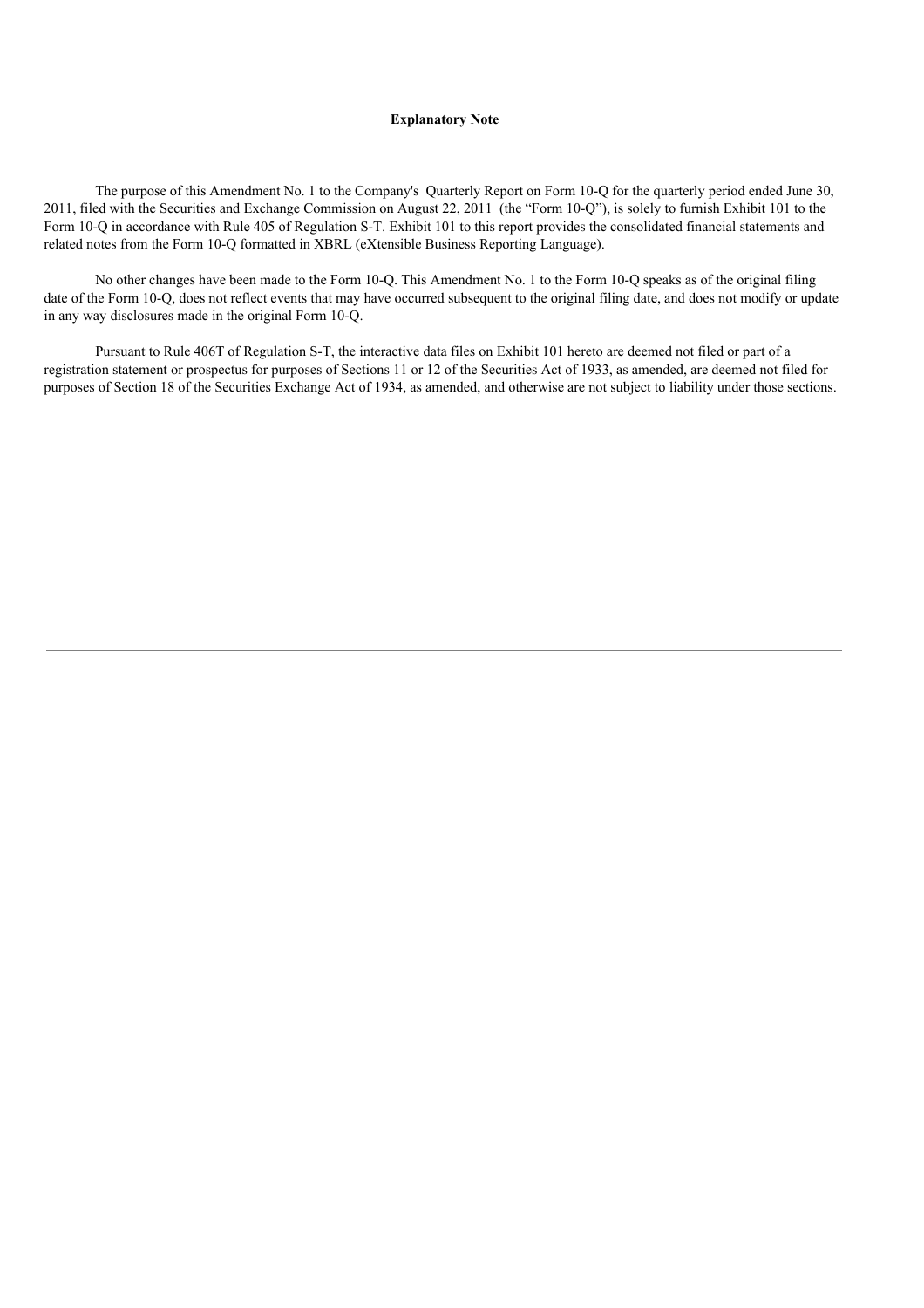## ITEM 6. EXHIBITS.

(a) Exhibits. The following documents are filed as part of this report:

| 3.1                | Articles of Incorporation of Aethlon Medical, Inc., as amended (1)                                                                                                                      |
|--------------------|-----------------------------------------------------------------------------------------------------------------------------------------------------------------------------------------|
| 3.2                | Bylaws of Aethlon Medical, Inc. (1)                                                                                                                                                     |
| 10.1               | Form of Subscription Agreement dated April 1, 2011 (2)                                                                                                                                  |
| 10.2               | Form of Convertible Promissory Note dated April 1, 2011 (2)                                                                                                                             |
| 10.3               | Form of Class A Common Stock Purchase Warrant dated April 1, 2011 (2)                                                                                                                   |
| 10.4               | Form of Class B Common Stock Purchase Warrant dated April 1, 2011 (2)                                                                                                                   |
| 10.5               | Termination Agreement dated June 28, 2011 (3)                                                                                                                                           |
| 10.6               | Unsecured Promissory Note dated June 28, 2011 (3)                                                                                                                                       |
| 10.7               | Settlement Agreement dated August 15, 2011 *                                                                                                                                            |
| 31.1               | Certification of Principal Executive Officer pursuant to Securities Exchange Act rules 13a-14(a) and 15d-14(a) as adopted<br>pursuant to section 302 of the Sarbanes-Oxley Act of 2002* |
| 31.2               | Certification of Principal Financial Officer pursuant to Securities Exchange Act rules 13a-14(a) and 15d-14(a) as adopted<br>pursuant to section 302 of the Sarbanes-Oxley Act of 2002* |
| 32.1               | Certification of Principal Executive Officer pursuant to 18 U.S.C. section 1350, as adopted pursuant to section 906 of the<br>Sarbanes-Oxley Act of 2002*                               |
| 32.2               | Certification of Principal Financial Officer pursuant to 18 U.S.C. section 1350, as adopted pursuant to section 906 of the<br>Sarbanes-Oxley Act of 2002*                               |
| 101                | Interactive Data Files **                                                                                                                                                               |
| 101.INS            | <b>XBRL</b> Instance Document                                                                                                                                                           |
| 101.SCH            | <b>XBRL Schema Document</b>                                                                                                                                                             |
| 101.CAL            | <b>XBRL Calculation Linkbase Document</b>                                                                                                                                               |
| 101.DEF            | <b>XBRL Definition Linkbase Document</b>                                                                                                                                                |
| 101.LAB<br>101.PRE | <b>XBRL Label Linkbase Document</b><br><b>XBRL Presentation Linkbase Document</b>                                                                                                       |
|                    |                                                                                                                                                                                         |

<sup>\*</sup> Previously filed on August 22, 2011 with Registrant's Form 10-Q.

(3) Incorporated by reference to the filing of such exhibit with the Company's Current Report on Form 8-K dated June 29, 2011.

<sup>\*\*</sup> Filed herewith.

<sup>(1)</sup> Incorporated by reference to the exhibit of the same number to the Company's Quarterly Report on Form 10-Q for the period ended September 30, 2009.

<sup>(2)</sup> Incorporated by reference to the filing of such exhibit with the Company's Current Report on Form 8-K dated April 7, 2011.